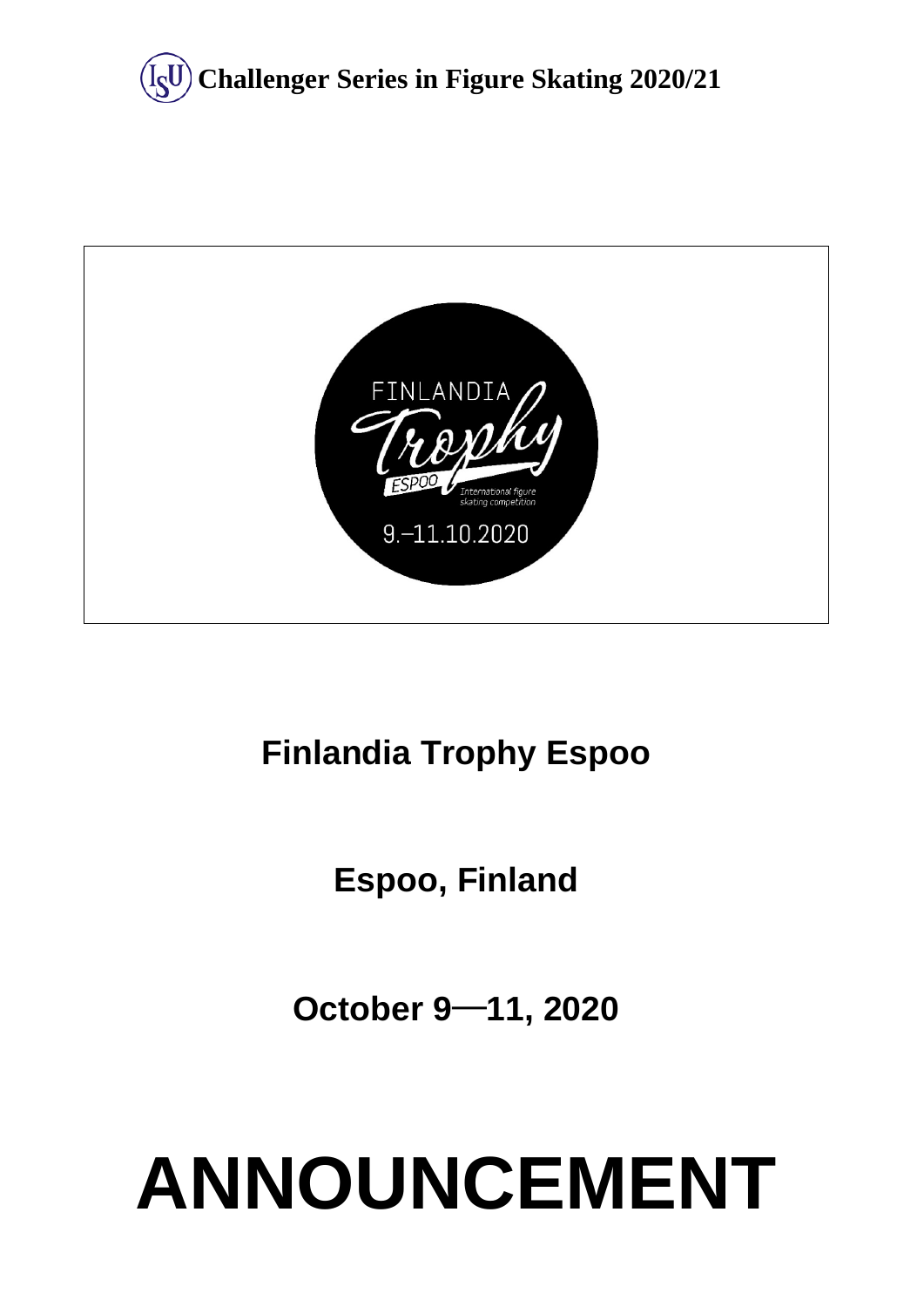



# **Finlandia Trophy Espoo**

**An International Senior Competition** 

**for** 

**Men, Ladies, Pair Skating and Ice Dance**

**organized by**

# **Finnish Figure Skating Association**

**Espoo, Finland**

**October 9─11, 2020**

**A competition as part of the**



**Challenger Series in Figure Skating 2020/21**

**under the authorization of the** 

**INTERNATIONAL SKATING UNION**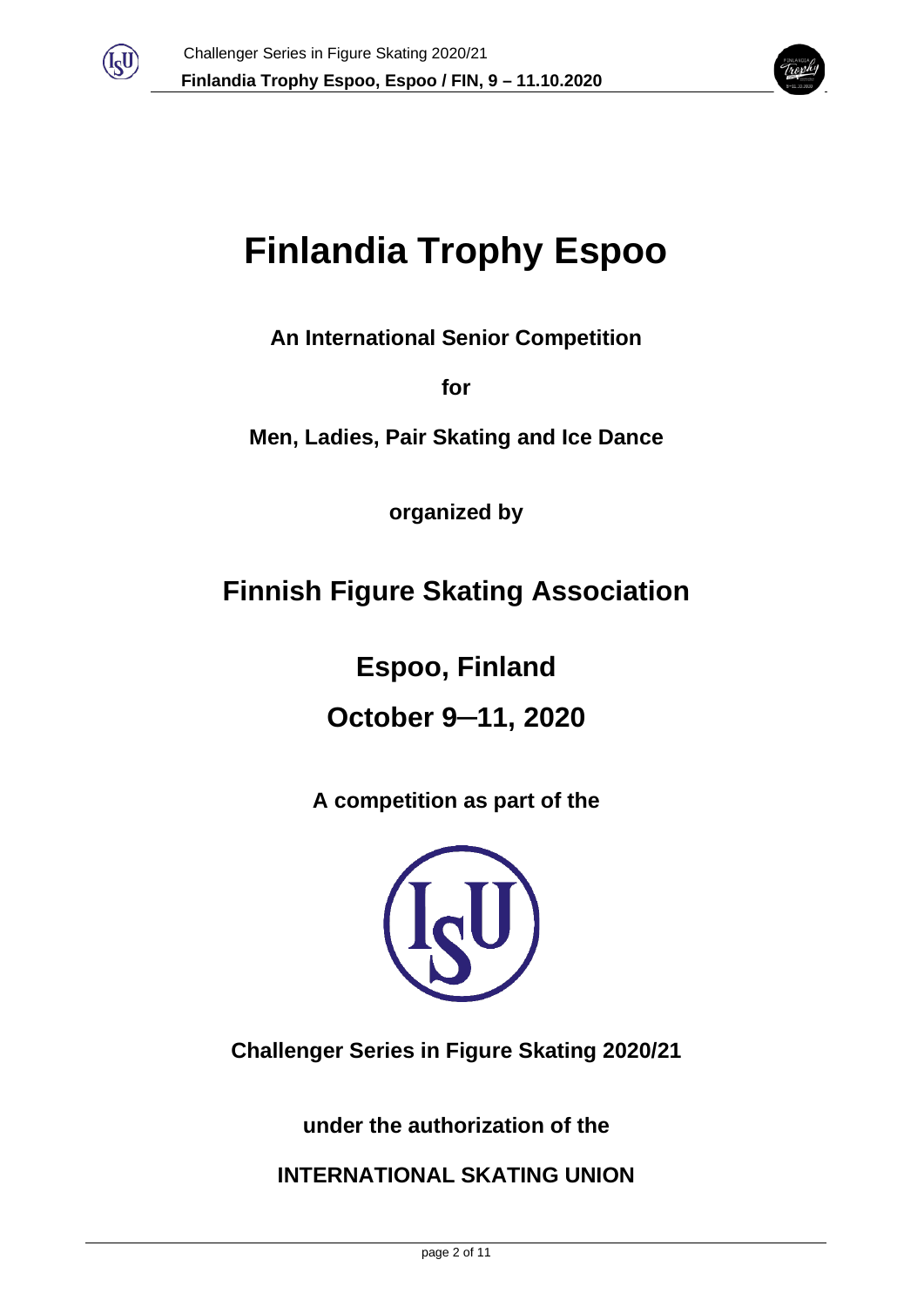



#### **1. GENERAL REGULATIONS**

The **Finlandia Trophy Espoo** will be conducted in accordance with the ISU Constitution and General Regulations 2018, the Special Regulations & Technical Rules Single & Pair Skating and Ice Dance 2018, and the relevant ISU Communications.

Participation in the **Finlandia Trophy Espoo** is open to all Competitors who belong to an ISU Member, and qualify with regard to eligibility according to Rule 102, provided their ages fall within the limits specified in Rule 108, paragraph 3 a) and they meet the participation, citizenship and residency requirements in Rule 109, paragraphs 1 through 5 and ISU Communication 2030 or any update of this Communication.

In accordance with Rule 109 of the ISU General Regulations and ISU Communication 2030 all Skaters who do not have the nationality of the Member by which they have been entered or who, although having such nationality, have in the past represented another Member, must produce an ISU Clearance Certificate. Passports of all Skaters, as well as the ISU Clearance Certificate, if applicable, must be presented at the accreditation of the event for verification.

All competitors must be entered through their respective ISU Member Federation.

# **2. ISU CHALLENGER SERIES IN FIGURE SKATING**

The **Finlandia Trophy Espoo** is part of the Challenger Series in Figure Skating 2020/21 and will be conducted in accordance with additional requirements as specified in the General Announcement for the Challenger Series in Figure Skating 2020/21 as well as ISU Communication 2307.

If the requirements specified in the above-mentioned documents are fulfilled the event will count towards ISU World Standing Points, Minimum Total Technical Score, Challenger Series in Figure Skating Ranking and Prize Money.

There is a limitation for the Skaters/Couples to three (3) participations in the events of the Challenger Series in Figure Skating. Participation in any of an ISU Junior Grand Prix of Figure Skating events or an ISU Grand Prix of Figure Skating events does not limit the participation in events of the Challenger Series.

#### **ISU CHALLENGER SERIES IN FIGURE SKATING RANKING AND PRIZE MONEY**

Based on the current travel restrictions imposed by the COVID-19 situation, which would not allow all skaters to travel to the locations of the Challenger Series events, and with regards to fairness to every Skaters, the ISU Council decided there would be no Challenger Series Ranking this season and therefore no ISU Prize Money will be awarded.

### **3. TECHNICAL DATA**

**PLACE Main arena: Espoo Metro Areena, Urheilupuistontie 3, 02200 Espoo** (an indoor ice-rink with the ice surface of 30 x 60 m, air-conditioned and heated)

> **Practice arena: Espoo Metro Areena, Urheilupuistontie 3, 002200 Espoo** (an indoor ice-rink with the ice surface of 28 x 58 m, air-conditioned and heated)

**Main and Practice Rink are in the same complex / building.**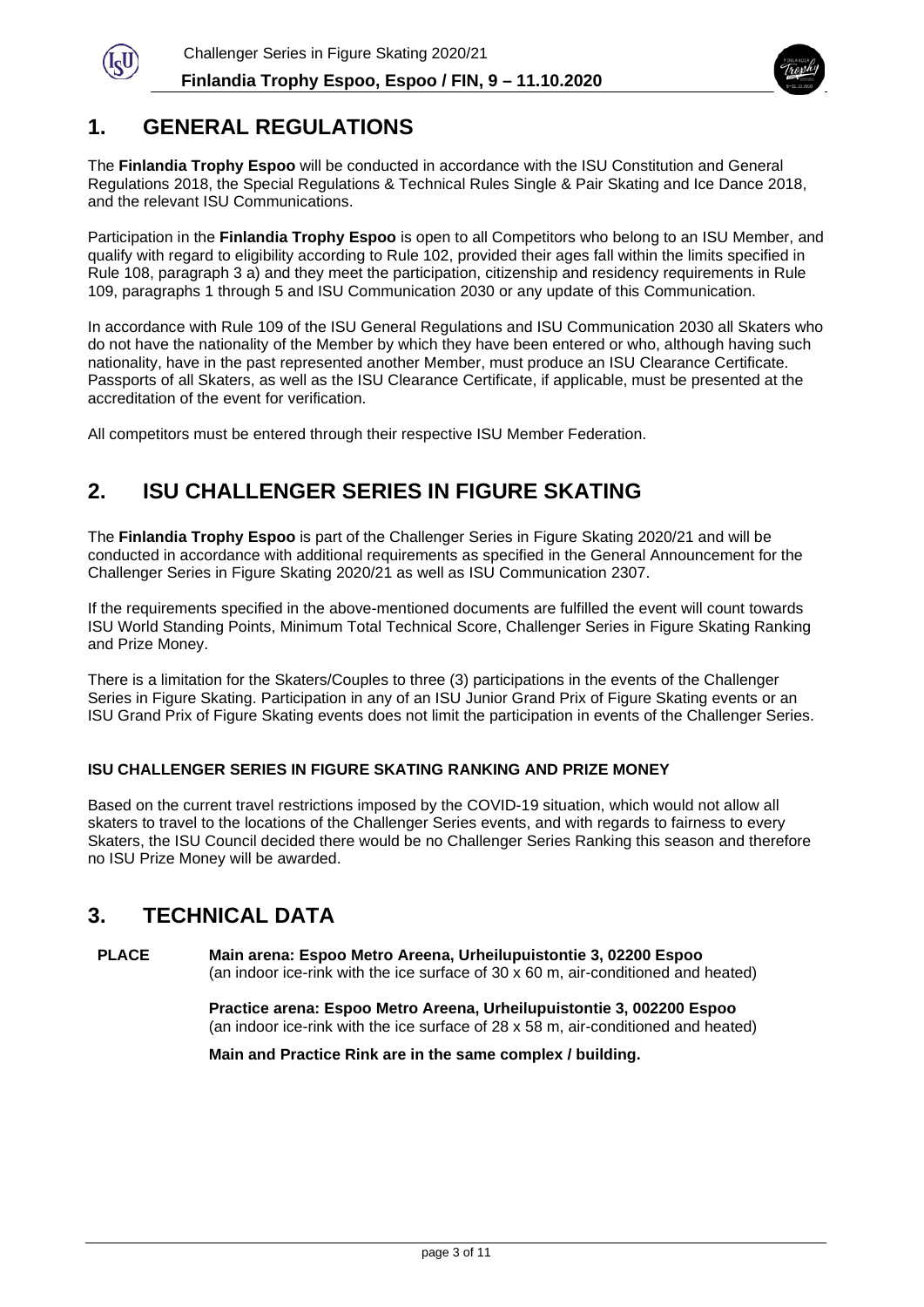



| MEN                 | Short Program       | The required elements to be skated are those listed in ISU<br>Technical Rules Single & Pair Skating 2018, Rule 611,<br>paragraphs 1 and 2.                                                                                 |  |                             |  |
|---------------------|---------------------|----------------------------------------------------------------------------------------------------------------------------------------------------------------------------------------------------------------------------|--|-----------------------------|--|
|                     |                     | Duration:                                                                                                                                                                                                                  |  | 2 min., 40 sec. +/- 10 sec. |  |
|                     | <b>Free Skating</b> | In accordance with ISU Technical Rules Single & Pair Skating<br>2018, Rule 612 and the respective ISU Communication. Special<br>attention should be paid to the "well balanced program" and the<br>element value.          |  |                             |  |
|                     |                     | Duration:                                                                                                                                                                                                                  |  | 4 min. +/- 10 sec.          |  |
| <b>LADIES</b>       | Short Program       | The required elements to be skated are those listed in ISU<br>Technical Rules Single & Pair Skating 2018, Rule 611,<br>paragraphs 1 and 2.                                                                                 |  |                             |  |
|                     |                     | Duration:                                                                                                                                                                                                                  |  | 2 min., 40 sec. +/- 10 sec. |  |
|                     | <b>Free Skating</b> | In accordance with ISU Technical Rules Single & Pair Skating<br>2018, Rule 612 and the respective ISU Communication. Special<br>attention should be paid to the "well balanced program" and the<br>element value.          |  |                             |  |
|                     |                     | Duration:                                                                                                                                                                                                                  |  | 4 min. $+/- 10$ sec.        |  |
| <b>PAIR SKATING</b> | Short Program       | The required elements to be skated are those listed in ISU<br>Technical Rules Single & Pair Skating 2018, Rule 620,<br>paragraphs 1 and 2 for 2020/21.                                                                     |  |                             |  |
|                     |                     | Duration:                                                                                                                                                                                                                  |  | 2 min., 40 sec. +/- 10 sec. |  |
|                     | <b>Free Skating</b> | In accordance with ISU Technical Rules Figure Skating & Pairs<br>Skating 2018, Rule 621 and the respective ISU Communication.<br>Special attention should be paid to the "well balanced program"<br>and the element value. |  |                             |  |
|                     |                     | Duration:                                                                                                                                                                                                                  |  | 4 min. +/- 10 sec.          |  |
| <b>ICE DANCE</b>    | <b>Rhythm Dance</b> | In accordance with ISU Technical Rules Ice Dance 2018, Rule<br>709.                                                                                                                                                        |  |                             |  |
|                     |                     | Rhythms, required elements and guidelines are those listed in<br>ISU Communications 2314, 2315 and subsequent updates.                                                                                                     |  |                             |  |
|                     |                     | Duration:                                                                                                                                                                                                                  |  | 2 min., 50 sec. +/- 10 sec  |  |
|                     | Free Dance          | In accordance with ISU Technical Rules Ice Dance 2018, Rule<br>710. The required elements to be skated are those listed in ISU<br>Communication 2314, 2315 and subsequent updates.                                         |  |                             |  |
|                     |                     | Duration:                                                                                                                                                                                                                  |  | 4 min. +/- 10 sec.          |  |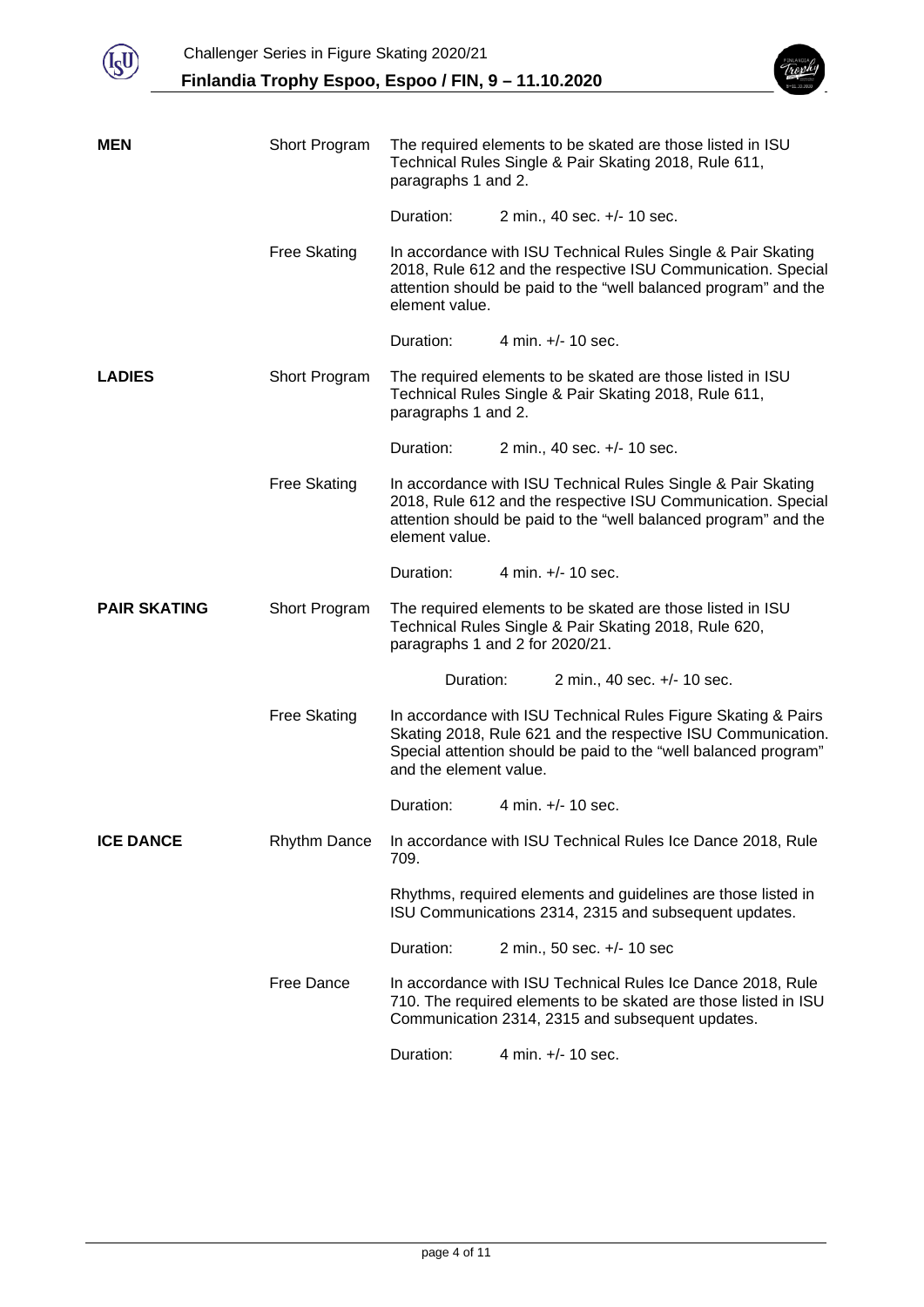

### **4. ENTRIES**

#### **4.1 General**

All Entries must be made by the ISU Member concerned based on the regulations for the Challenger Series in Figure Skating 2020/21.

All entries for the Finlandia Trophy Espoo must be done through the **ISU Online Registration System (ORS)** by the deadline indicated. Hotel and travel information should also be entered into ORS, as well as bank information. Declarations will need to be uploaded to the ORS as well.

#### **4.2 Preliminary Entries**

The preliminary entries must reach the Organizer by latest: August 21<sup>st</sup> by entering the information through ORS.

If OC have to limit the number of entries, priority will be given to those countries that have made the Preliminary Entries.

#### **4.3 Entries by Name**

#### **4.3.1 Entries of Competitors**

Each ISU Member may enter up to three (3) Ladies and Men and up to two (2) Ice Dance couples and Pairs. In accordance with the Challenger Series General Announcement, the participation of the host member is not limited.

The OC reserves the right to limit the number of entries to 24 Ladies and Men, 12 Pairs and 15 Ice Dance couples. In case of a higher number of entries, the OC may limit the number of final entries available for Members. If OC have to limit the number of entries, priority will be given to those countries that have made the Preliminary Entries.

All entries will be confirmed to the participating ISU Members after the closing of entries.

**Please note! In the event that Covid-19 does not allow the competition to be held or is subject to certain restrictions, this will be announced by 31 August.**

The Entries by names must be made via the ISU Online Registration System (ORS):

#### **<https://fms.sportresult.com/isu>**

and will be submitted via the ORS simultaneously to the:

**Finnish Figure Skating Association** Valimotie 10 00380 Helsinki

e-mail: finlandiatrophy@stll.fi

and to:

ISU Secretariat e-mail: [entries@isu.ch](mailto:entries@isu.ch)

not later than: **Friday, 11th September 2020, at 8pm UTC (local time in the city of event)**.

#### **4.3.2 Entries of Judges**

Each participating ISU Member has the right to nominate one (1) judge who has at least the qualification "Judge for International Competitions".

In case of too many nominated judges the organizer will draw the panel of judges immediately after the closing date for the entries. The result of such draw will be communicated to all ISU Members involved in writing immediately after the conclusion of such draw.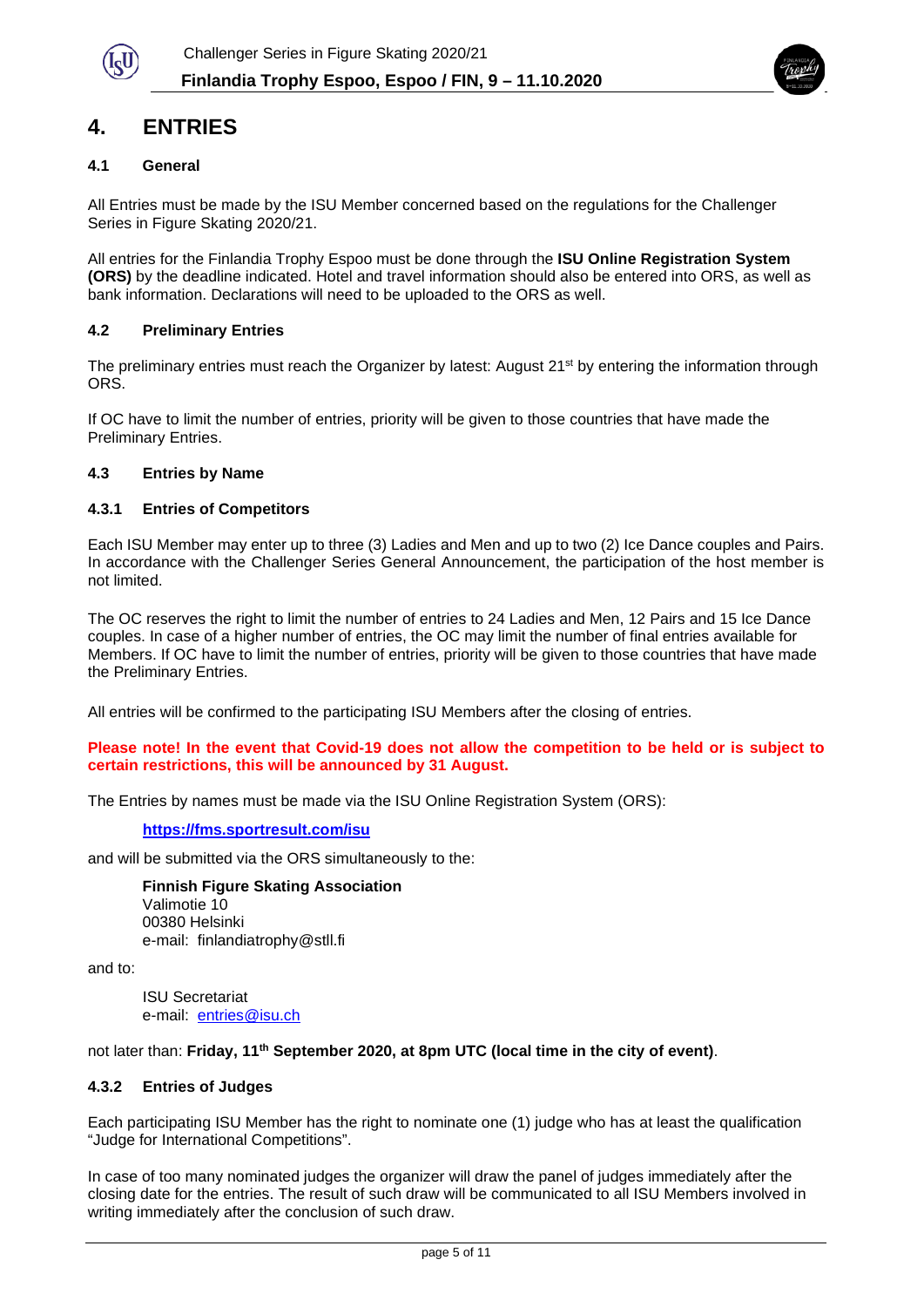



The Entries of Judges must be made via the ISU Online Registration System (ORS) not later than: **Friday, 11th September 2020, at 8pm UTC (local time in the city of event)**.

Each panel of Judges will consist of at least 7 Judges. In exceptional cases and if there is no possibility to compose a panel of judges with at least 7 Judges, the ISU Vice-President Figure Skating may exceptionally authorize the panel in question to have a minimum of 6 Judges.

In case that at the time of the competition more Judges will be available and entered as required to compose the panels of Judges in one or more disciplines, the Organizing Member in consultation with the ISU will conduct on site, a draw for the panel of judges in the discipline in question for the first segment. The Judges, not drawn for the first segment will be seated for the second segment.

The panel for the second segment (Free Skating / Free Dance) will in this case be completed by an open draw amongst the Judges serving in the first segment of the discipline in question.

#### **4.3.3 Entries of Team Members**

Official entries of Team Leaders, Assistant Team Leaders, Team Officials, Team Medical Staff and Coaches and the partner or relative of a Judge will be accepted. Accreditation will be provided to those who are officially accepted by the Organizer.

Please be advised that only one Coach per Skater will be accredited. An Assistant Team Leader will be accepted for Teams having six (6) and more Skaters. Only two Team Officials of each Member, including the Member President provided that they are Council Members, Technical Committee Members or Members of the Head Office of their Federation, will be accredited. Not more than one (1) Team Doctor and one (1) Team Physiotherapist will be accepted as the Team Medical Staff, for which the organizer requests the right to have a medical certification (document) presented before accreditation. An accompanying person to a Judge will only be accepted for accreditation if this person is a partner in life or a relative of the Judge. The Member Federations guarantee that the requested accreditation of Team Members will correspond to their function within the team and the Federation.

The names of all team members must be submitted via the ISU Online Registration System (ORS) and must reach the Organizing Committee and the ISU Secretariat not later than: **Friday, 11th September 2020, at 8pm UTC (local time in the city of event)**.

#### **4.3.4 Entry Fee**

With the entry to the competition, the entry fee must be paid as follows:

65.00 € per single skater 95.00 € per pair or ice dance couple

**The entry fee will not be refunded in case of withdrawals for any reason.** 

#### **5. APPOINTED EVENT OFFICIAL**

This Challenger Series in Figure Skating event will follow the requirements of the General Announcement for the Challenger Series in Figure Skating 2020/21 as well as ISU Communication 2307 and principles of Rule 420, paragraph 5.a) of the ISU Special Regulations Single & Pair Skating and Ice Dance 2018 for appointing the event officials.

The members of each individual Technical Panel (Technical Controller and the Technical Specialists) will not be from the same ISU Member. At least two (2) Technical Panel members will have the qualification "ISU", however one of the three members may have the qualification "International".

The Referee will have at least the qualification "International" and could be of the same ISU Member as one member of the Technical Panel (Technical Controller and Technical Specialists).

The Data Operator and the Replay Operator will have at least the qualification "International".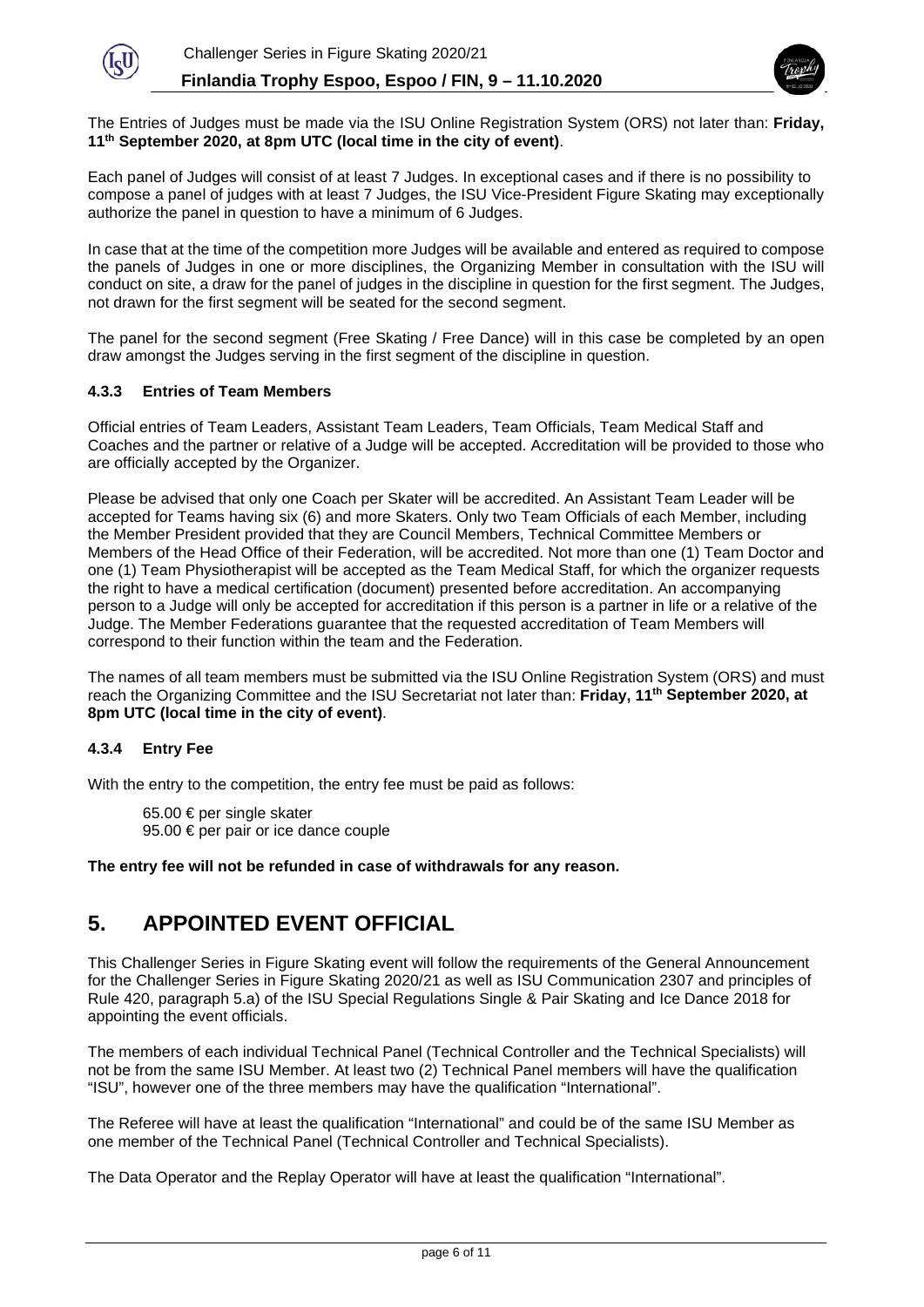



## **6. MEALS, LODGING AND TRAVEL EXPENSES**

The organizer will provide and cover the expenses for rooms and meals for all Referees, the Technical Controllers, the Technical Specialists, the Data and Replay Operators and Judges participating, beginning with dinner on **Thursday October 8th** until breakfast on **Monday October 12th.**

Should any of the above-mentioned persons arrive at the hotel before or stay longer than the period described above, their room costs and expenses will be the responsibility of the individual and must be paid on arrival.

The Organizing Committee will cover the costs for travel expenses for all Referees, the Technical Controllers, the Technical Specialists, the Data and Replay Operators.

In accordance with the General Announcement for the Challenger Series in Figure Skating 2020/21 as well as ISU Communication 2307, all Referees, the Technical Controllers, the Technical Specialist, the Data and Replay Operators and Judges officiating in the "senior" competitions of a Challenger Series in Figure Skating event will, at the expense of the organizing ISU Member, receive pocket money of CHF 200.00 or the equivalent in the local currency. Any Official officiating besides in the "senior" category also in another category (for example junior), will at the expense of the organizing ISU Member receive an additional amount of CHF 100 (or equivalent in another currency) of pocket money per additional day of service.

# **7. PRACTICE**

Official practice for Competitors begins on Thursday **October 8th.** The detailed schedule will be issued at the time of registration.

## **8. MUSIC / PLANNED PROGRAM CONTENT**

All Competitors shall furnish competition music of excellent quality on CD in any other approved format, in accordance with Rule 343, paragraph 2. A list of titles, composers and orchestras of the music to be used for the Short Program and Free Skating Program for Single and Pairs, for the Short and Free Dance Program for Ice Dance and for the Exhibition must be entered on the ISU Portal. Members can download the entered information to send to the Organizing Committee.

In accordance with Rule 343, paragraph 2, all covers/discs must show the Competition event, Competitor's name, the Nation and the exact running time of the music (not skating time) including any starting signal and must be submitted at the time of registration. Each program (short program, free skating, short dance, free dance) must be recorded on a separate disc. In addition, competitors/couples must provide a back-up drive for each program.

If music information is not complete and/or the music is not provided, accreditation will not be given.

The Planned Program Content must also be entered by the ISU Member or the Skater(s) on the dedicated ISU platform. It is mandatory that the Program Content information be filled in precisely by each Skater/team in English using the terminology for the elements listed in the respective ISU Communication.

### **9. ARRIVAL OF PARTICIPANTS / TEAMS**

The nearest airport to **Espoo** is **Helsinki-Vantaa Airport (HEL)** with a distance of **25 km** to the Official hotel

The Organizing Committee will provide transportation service between the airport/harbor/railway and the Official hotel. The transportation is available from Wednesday, October  $7<sup>th</sup>$  to Monday October 12<sup>th</sup>. Please accept that we need to ask for a nominal transportation fee from all persons participating in this shuttle service. The fee for transportation is 50 €/person (round trip). The transportation must be paid in advance. Please note, that the waiting time for the shuttle service might be in maximum approximately one hour.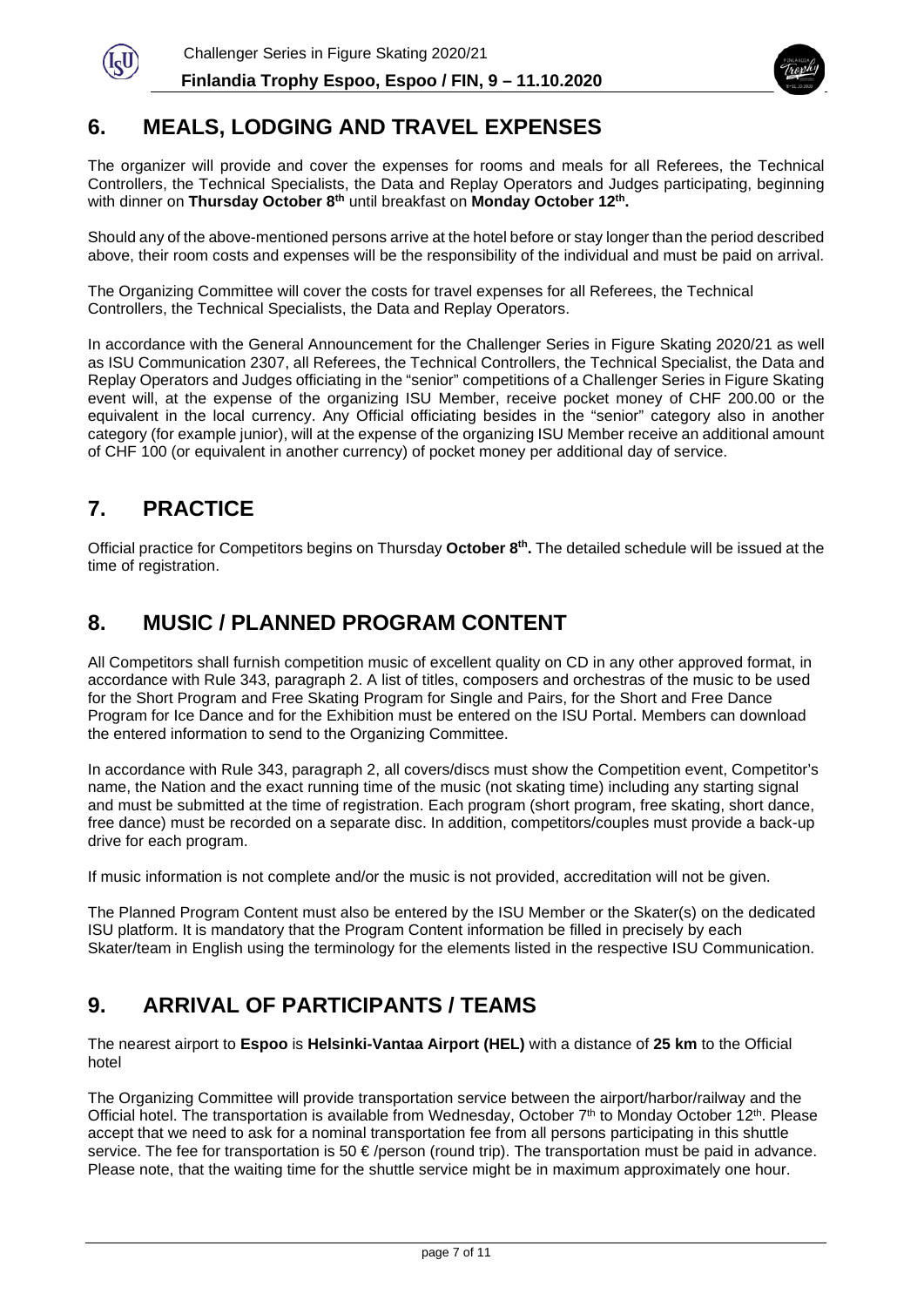



All Referees, the Technical Panel (Technical Controllers, Technical Specialists, Data & Replay Operators) Judges, Competitors, Team Leaders, Team Officials, Team Medical Staff and Coaches are requested to announce to the Organizing Committee as soon as possible but no later than Sunday September 20<sup>th</sup>, 2020 the name of the airlines, flight numbers, dates and times of arrival or any other information concerning transportation and arrivals. The detailed travel information need to be submitted via the ISU Online Registration System (ORS).

# **10. OFFICIAL HOTEL(S)**

#### **Sokos Hotel Tapiola Garden**

Tapionaukio 3 02100 Espoo, Finland phone: + 358 20 1234 616<br>web: https://www.sokosh <https://www.sokoshotels.fi/en/espoo/sokos-hotel-tapiola-garden/>

Room prices<br>Single room

Double room<br>Double room+extra bed (# of these rooms is limited) 126 €/room/night, including breakfast Double room+extra bed (# of these rooms is limited)

96 €/room/night, including breakfast

Each ISU Member must book hotel rooms directly from the hotel (weblink above). To finalize the booking, the system requires a credit card number. In order to get the above-mentioned rates, book the rooms by **September 21st, 2020, 8 pm at latest** by using the reservation code sent to all ISU Members. Organizer Committee cannot guarantee the availability of rooms for bookings which are submitted after the given date. The negotiated rates are valid for bookings between October 6 to October 12. Hotel payments are made upon arrival at the hotel **or** online when making the reservation (following the weblink above)

There is a free shuttle bus transportation service between the Official hotel and the ice rink.

The Organizing Committee will make hotel reservations for Judges and members of the Technical Panel.

# **11. ACCREDITATION**

The official accreditation for Teams is planned at the **Sokos Hotel Tapiola Garden** upon arrival starting from Wednesday October 7<sup>th</sup> at 3 pm.

Accreditation as a Team Member will be given to all entered Judges, Competitors and one Team Leader per participating team, one Coach per Competitor, a maximum of two Team Officials of ISU Members (including the Member President), provided that they are Council Members, Technical Committee Members or Members of the Head Office of their Federation and a maximum of two medical persons. Accreditation will only be granted to persons in those various functions if officially entered and named through their ISU Member. **The ISU Member certifies with the signed entry form the indicated functions within the team of all team members. Any misuse of any function will be sanctioned by the ISU/OC.**

Accreditation will be given to appointed Event Officials and Guests.

Chaperons will not receive accreditation. The Team Leader may request "bus permit" for the official registered Chaperons to join the official shuttle bus system of the Organizing Committee.

### **12. RESULTS**

The marking system (ISU Judging System) as described in ISU Technical Rule Single & Pair Skating 2018, Rule 352 and Rule 353 (Determination and publication of results) will be used.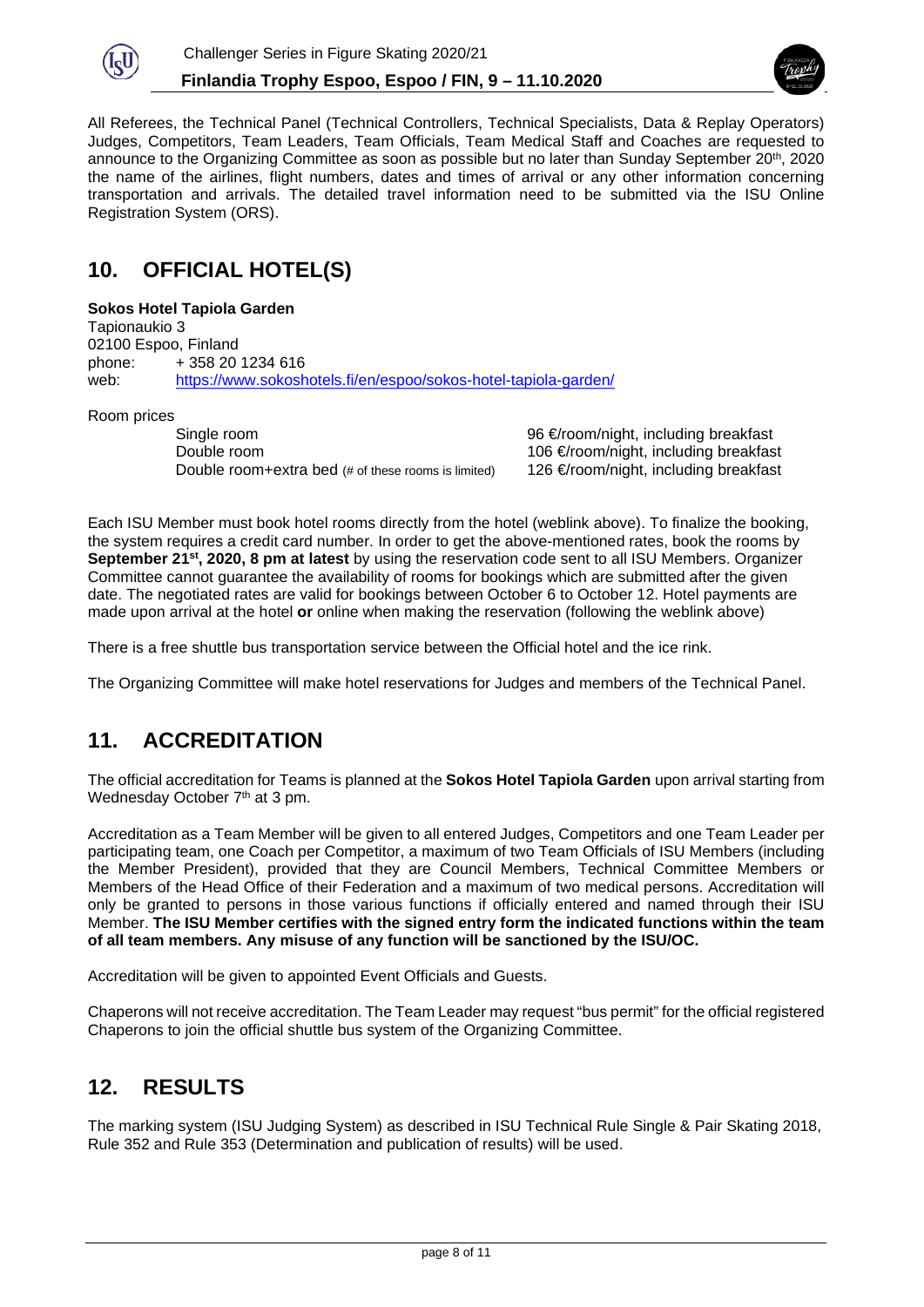



# **13. PRESENTATION OF MEDALS AND PRIZES**

The three best placed Skaters/Couples in each event will be announced and honored.

Men and Ladies placed in the 1<sup>st</sup> place will be awarded with 3'000€ prize money. Winners of the Pairs and Ice Dance categories will receive prize money amount of 4'000€.

Payments will be made through the respective National Associations as per ISU Rule 102. The withholding tax will be deducted according to Finnish law.

# **14. INSURANCE / LIABILITY**

In accordance with Rule 119, it is the sole obligation of each Member participating in ISU Events, to provide medical and accident insurance for their athletes, officials and all other members of the Member's team. Such insurance must assure full medical attendance and also the return of the ill or injured person to the home country by air transport or by other expeditious. It is an internal matter of each ISU Member to decide the issue who shall pay the premium for such insurance.

The ISU assumes no responsibility for or liability with respect to bodily or personal injury or property damage incurred in connection incurred by Competitors and Officials.

## **15. EXHIBITION**

There will be NO exhibition.

#### **16. MEETINGS FOR ISU EVENT OFFICIALS AND JUDGES**

All Referees, Technical Controllers, Technical Specialists, Data and Replay Operators and Judges are responsible to make their travel arrangements in order to be able to attend the respective event related meetings. If any other party makes the flight arrangements, the Referees, Technical Controllers, Technical Specialists, Data and Replay Operators and the Judges are responsible to check if such arrangements are in line with the detailed schedule as mentioned under paragraph 18.

### **17. INFORMATION AND VARIOUS**

For information, please contact the Organizing Committee:

**Finnish Figure Skating Association** Valimotie 10 00380 Helsinki, Finland phone: +358 40 940 2023 / Annastiina Hemmi e-mail : [finlandiatrophy@stll.fi](mailto:finlandiatrophy@stll.fi)

Please note, that all the entries must be made through ORS. E-mail entries are NOT accepted.

Official competition website: [www.finlandiatrophy.com](http://www.finlandiatrophy.com/)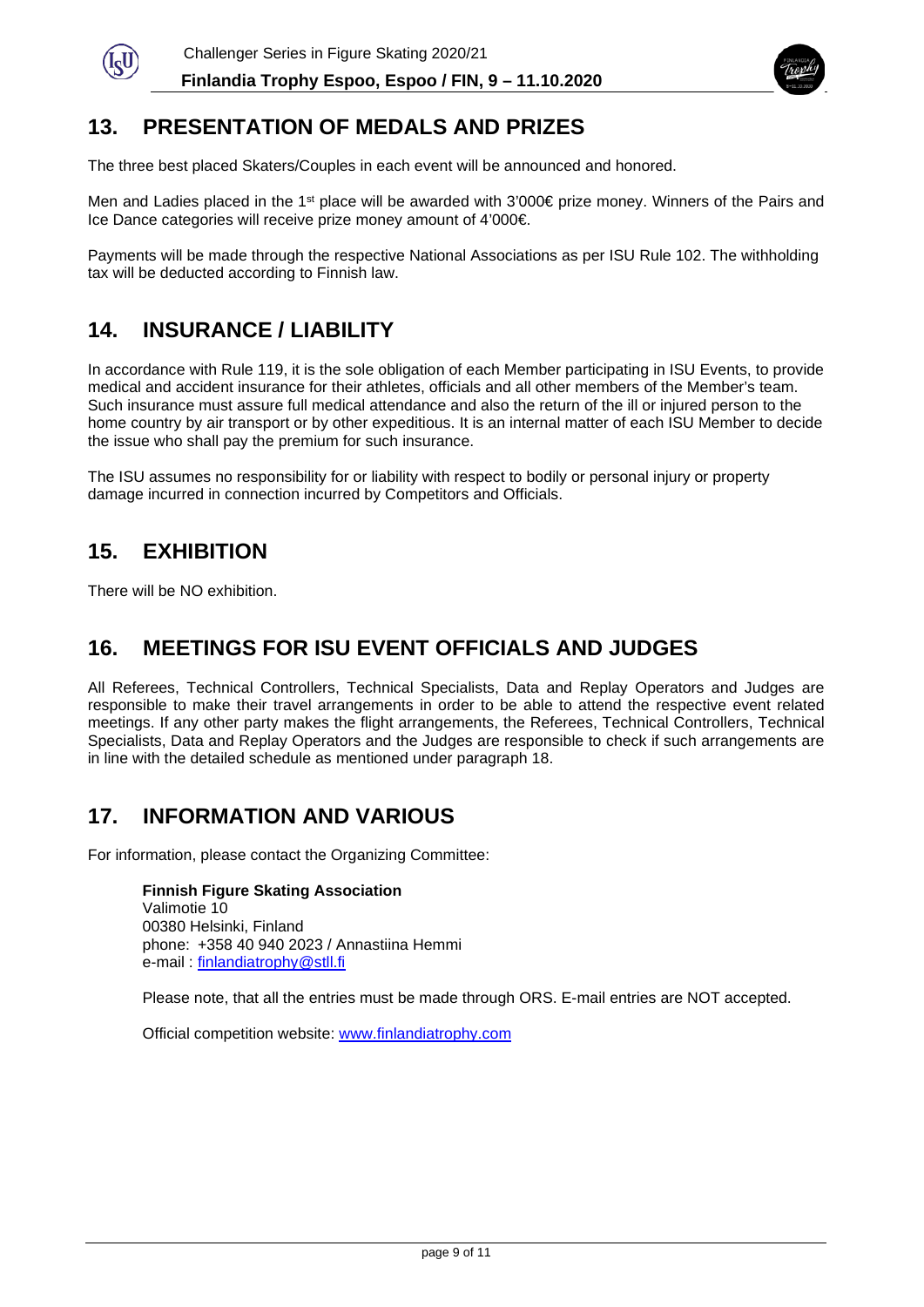

# **18. EVENT SCHEDULE**

| Wednesday,<br>October 9, 2020 | All day<br>15:00                              | Official practice<br>Accreditation opens                                                                                                                                                                                                                                                                                                                   |  |
|-------------------------------|-----------------------------------------------|------------------------------------------------------------------------------------------------------------------------------------------------------------------------------------------------------------------------------------------------------------------------------------------------------------------------------------------------------------|--|
| Thursday,<br>October 10, 2020 | All day<br>All day<br>16.00<br>17.00<br>18.00 | Arrival of teams<br>Official practice<br>Referees and Technical Controllers Meeting<br>Judges' Draw and Meeting<br>Individual Technical Panel Meeting (Pairs, Men, Ladies)<br>Opening Draw                                                                                                                                                                 |  |
| Friday,<br>October 11, 2020   | 12.00                                         | <b>Official Practice</b><br>Individual Technical Panel Meeting (Ice Dance)<br>PAIRS-Short Program<br>MEN - Short Program<br>LADIES - Short Program                                                                                                                                                                                                         |  |
| Saturday<br>October 12, 2020  |                                               | <b>Official Practice</b><br>ICE DANCE - Rhythm Dance<br>PAIRS - Free Skating<br>MEN - Free Skating<br>Victory Ceremonies for MEN & PAIRS & SyS<br>PAIRS - Technical Panel Review Meeting<br>PAIRS - Round Table Discussion for Judges<br>MEN - Technical Panel Review Meeting                                                                              |  |
| Sunday,<br>October 13, 2020   | 13.00                                         | <b>Official Practice</b><br>MEN- Round Table Discussion for Judges<br>ICE DANCE - Free Dance<br>LADIES - Free Skating<br>Victory Ceremonies for ICE DANCE & LADIES<br>ICE DANCE - Technical Panel Review Meeting<br>ICE DANCE - Round Table Discussion for Judges<br>LADIES - Technical Panel Review Meeting<br>LADIES - Round Table Discussion for Judges |  |

**Please note:**

**This schedule is subject to changes and will be updated in accordance with the final number of entries.**